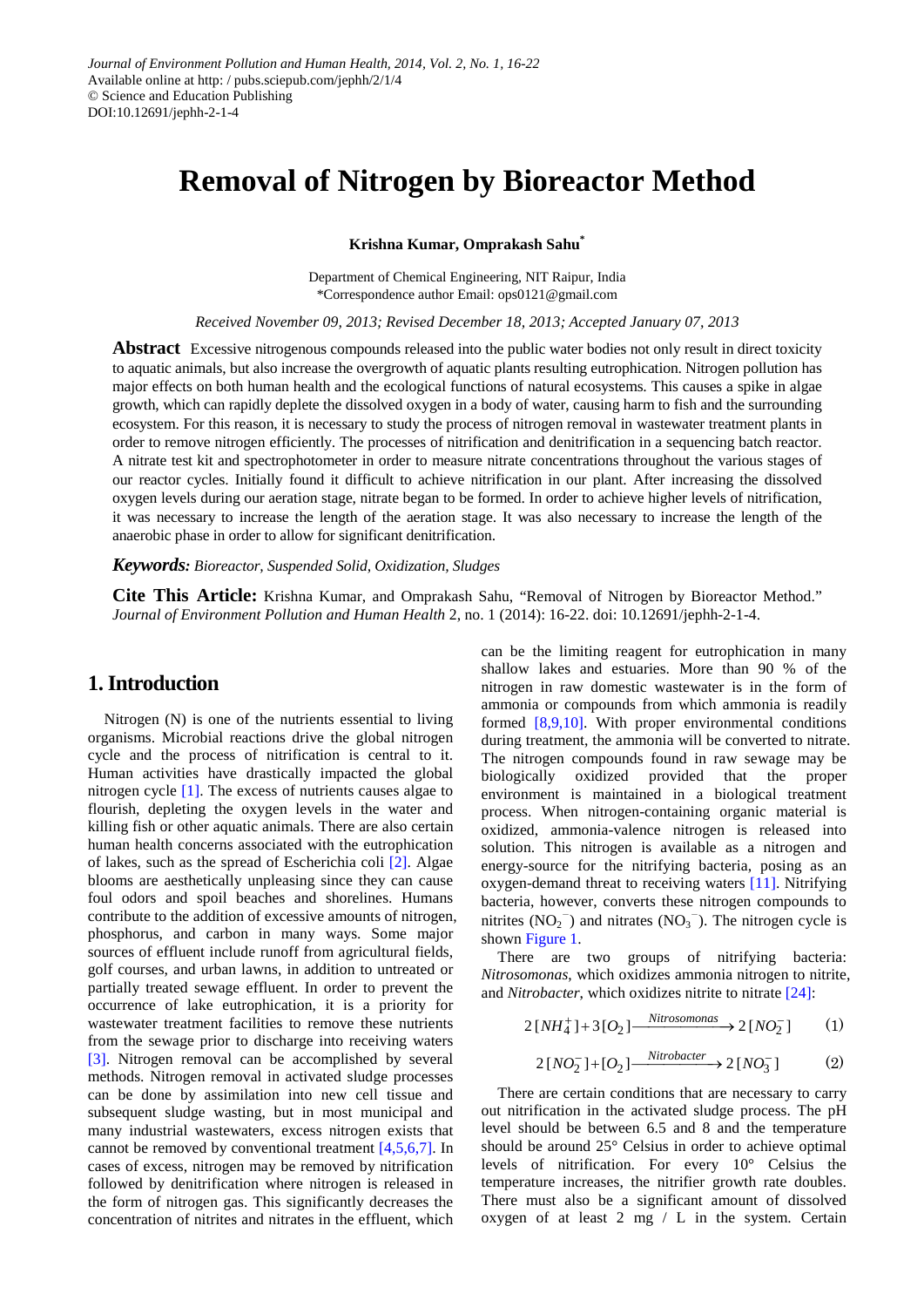compounds such as mercury, zinc, and ethanol can inhibit the nitrification process, so care must be taken that these compounds are not present in the sludge reactor. Denitrification occurs in the anaerobic stages of the treatment process. The organic cells use nitrogen as the electron acceptor when oxygen is not present, so dissolved oxygen levels above 0.3 mg / L will inhibit the denitrification process (Culp 397). During denitrification, nitrate or nitrite is reduced to nitrogen gas, which is then released into the atmosphere [\[12\].](#page-6-7) This step decreases the amount of nitrate and nitrite that would normally be found in the effluent of untreated activated sludge.

 $[NO_2^-] \ or \ [NO_3^-] \xrightarrow{Denitrification} [N_2\ gas] + [N_2O]\ (3)$ 

<span id="page-1-0"></span>

In large-scale systems, the wastewater is moved into a secondary clarifier for the anaerobic stage where the residence time system is extended to at least two or three days long and an organic carbon source is added. The source of available carbon greatly affects the rate at which denitrification occurs [\[10,13\].](#page-6-8) The highest rate will be achieved by an easily assimilated carbon source such as methanol, but this is costly to purchase and store. The addition of raw sewage will act as an effective carbon source, but the denitrification rate will be lowered. In addition, denitrifiers are generally less sensitive to inhibitory compounds than nitrifiers [\[14,15\].](#page-6-9) In this regard an effort has been made to examine the effectiveness of nitrogen removal by batch reactor. Design reactors for optimum removal of nitrogen compare the total nitrogen removal for two different reactor configurations. The first configuration was to model a single aeration stage followed by a single anaerobic stage, and the second was a modified version of the Barnard Process.

# **2. Materials & Methods**

#### **2.1. Experiment Setup**

The traditional Barnard Process begins with an anaerobic stage to allow for denitrification to occur [\[16\].](#page-6-10) In this stage, synthetic waste serves as the primary electron donor for conversion of nitrate to nitrogen gas. This stage is then followed by a long aeration phase, and then another anaerobic phase. In this second anaerobic phase, biomass (i.e. the bacterial cells) serves as the primary electron donor for further denitrification. Another short aeration phase then follows.

<span id="page-1-1"></span>

**Figure 2.** Barnard Process

As modified version of the Barnard Process, we intended to begin the process with an extra aeration phase in order to allow for initial nitrate formation. It's shown above in [Figure 2,](#page-1-1) when the Barnard Process is carried out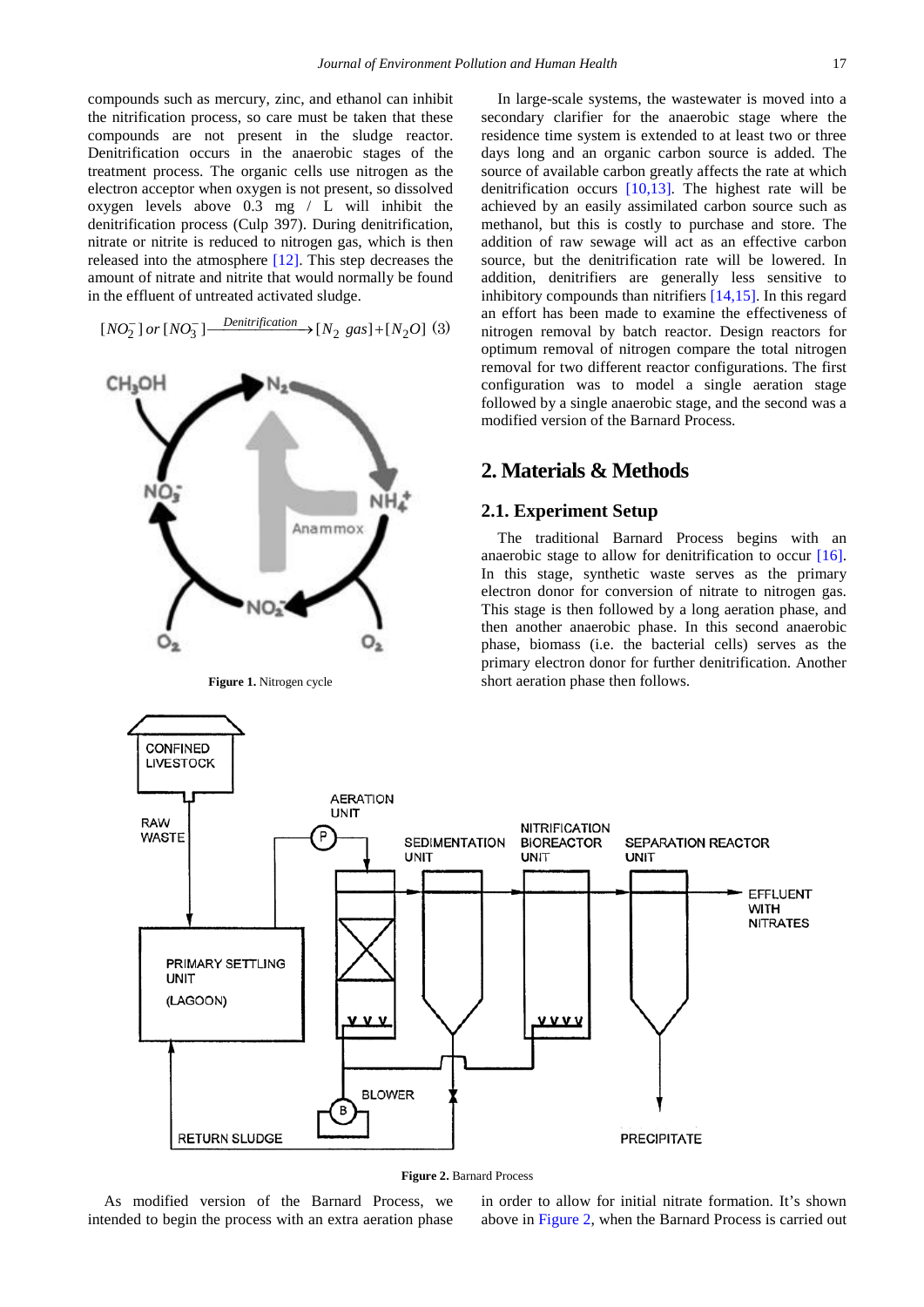in a continuous flow reactor, some of the effluent from the first aeration step is recycled back to the first anaerobic reactor. Since nitrification occurs in the aeration process,

the result is the recycling of some nitrate back to the first step, allowing for a better breakdown of nitrogen.

<span id="page-2-0"></span>

**Figure 3.** Barnard Process in a Sequencing Batch Reactor

In [Figure 3,](#page-2-0) when the Barnard Process is modeled in a *sequencing batch reactor*, none of the waste in the initial anaerobic stage will have undergone an aeration phase (i.e. nitrification), since there is no sludge recycle from the previous process. Hence, there would likely be a low concentration of nitrate in this first anaerobic stage, and therefore little denitrification, since our incoming organic waste contains nitrogen mainly in the form of ammonium. For this reason, it was decided to add an additional aeration stage in the beginning of the process. This stage would hopefully allow for some nitrification to occur, but would not be long enough to break down all of the incoming waste, leaving some of the waste to serve as the

electron donor for denitrification in the following anoxic stage. The second configuration will utilize biomass storage and decay. This process will begin with an aeration phase in which nitrification can occur and the BOD can be depleted. Phase will then be followed by an anaerobic stage, which will allow for denitrification to occur. The primary electron donor will be our biomass. [Figure 4](#page-2-1) shows an outline of this process for a traditional treatment plant. Since we will be employing a sequencing batch reactor, most of the waste will exit with the effluent, while the bulk of the biomass (cells) will remain at the end of the cycle.

<span id="page-2-1"></span>

**Figure 4.** Biomass Storage & Decay

#### **2.2. Control Parameters**

The Process Controller software (v2.0) to control the reactor was used. In [Table 1](#page-2-2) it was shows the list of states for reactor, along with the exit condition for each.

The overall residence time for our reactor was 6 hours. Since it was unable to employ the Barnard Process, the control logic shown in [Table 1](#page-2-2) is the same logic used throughout entire experiment. However, vary the length of certain set points throughout experiment. The initial values for set points are shown below in [Table 2.](#page-3-0)

<span id="page-2-2"></span>

| <b>State</b>      | <b>Exit Condition</b>                       |
|-------------------|---------------------------------------------|
| Add organic feed  | Elapsed time $>$ pump time for organic feed |
| Fill with water 1 | Reservoir level > max reservoir level       |
| Aerate            | Elapsed time $>$ max aeration time          |
| Stir              | Elapsed time $>$ max stir time              |
| Settle            | Elapsed time $>$ max settling time          |
| Drain             | Reservoir $level < min$ reservoir $level$   |

**Table 1. States and exit conditions for our sequencing batch reactor**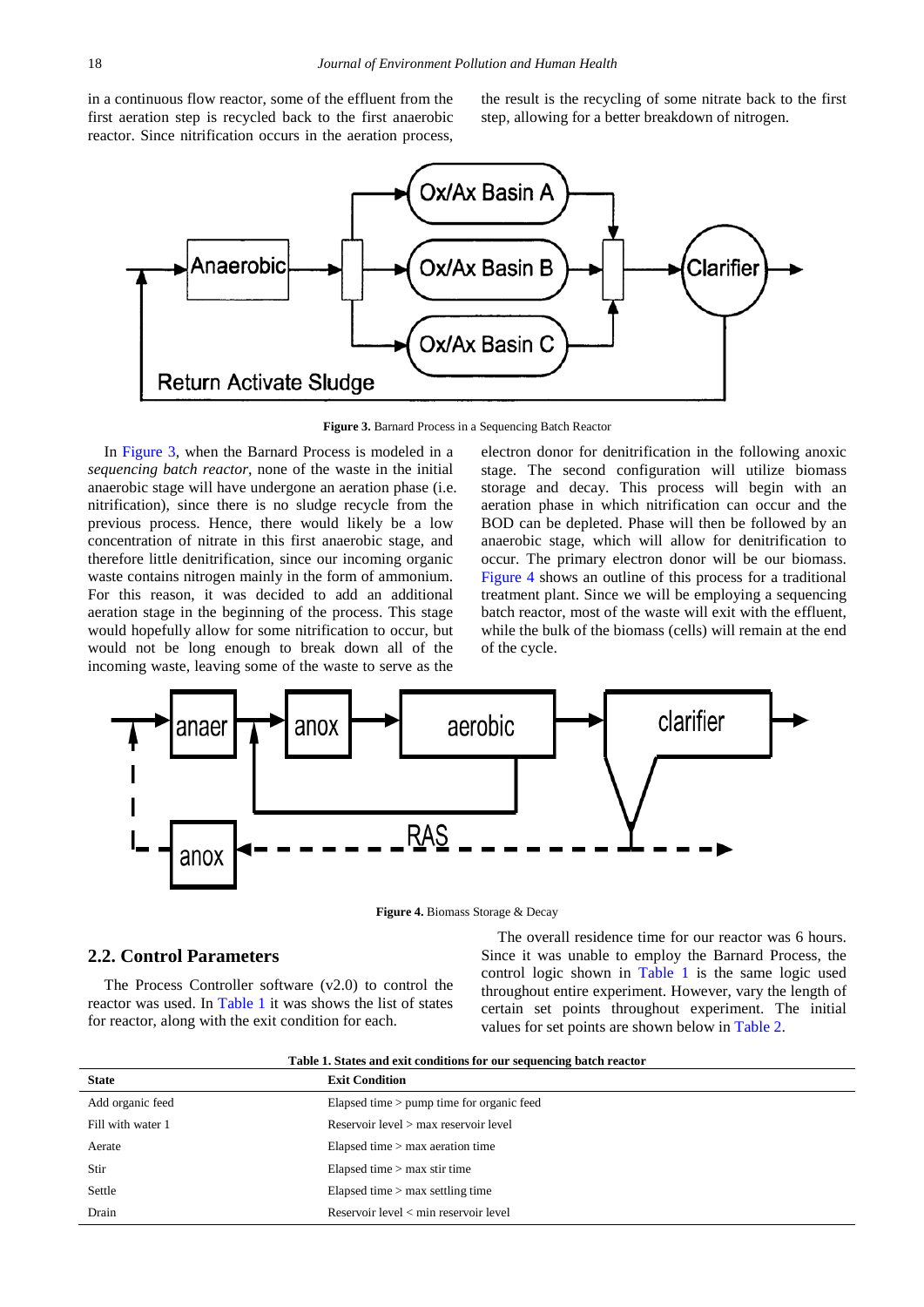| Table 2. Values for control logic set points |  |  |  |  |
|----------------------------------------------|--|--|--|--|
|----------------------------------------------|--|--|--|--|

<span id="page-3-0"></span>

| <b>Set Point</b>            | <b>Initial Value</b> | <b>Final Value</b> |
|-----------------------------|----------------------|--------------------|
| Max aeration time (seconds) | 8700                 | 13,800             |
| Max stir time (seconds)     | 8700                 | 3600               |
| Max settling time (seconds) | 3600                 | 3600               |
| Max reservoir level (mL)    | 4000                 | 4000               |
| Min reservoir level (mL)    | 1000                 | 1000               |

As [Table 2](#page-3-0) shows, for the latter stage of experiment, we increased the duration of the aeration phase and decreased the duration of the anaerobic (stirring) phase. This was done in an effort to increase nitrate formation in the reactor, while keeping the hydraulic residence time the same. For both setups, the hydraulic residence time remained 6 hours. A peristaltic pump is added both the organic waste and the water to reactor. A pressure sensor was used in order to measure the level of water in the reactor in order to determine when to stop adding water and to stop draining. Using a dissolved oxygen probe to measure the DO concentration; data for DO concentration was continuously logged to a computer file while the plant was in operation. The rubber end of the stirring rod was used to clean the sides of the tank. It was used in a spatula-like manner to feverishly scrape the sludge. Rubber gloves were worn throughout this procedure - in a manner similar to that of wearing oven mitts while baking. A paper towel was sometimes draped over the top of the reactor in order to keep sludge from splashing onto the tabletop.

### **2.3. Nitrate Testing**

For experiment, Nitrate Test Kit was used. This kit uses cadmium and other reagents to determine nitrate concentrations [\[17\].](#page-6-11) When these reagents are added to solutions containing high concentrations of nitrate, the solution turns a deep shade of red. The intensity of the red color corresponds to the nitrate concentration, which can be determined using either the color viewing apparatus supplied with the test kit or a spectrophotometer. UV

Spectrophotometer was used to determine the nitrate concentration for treated samples. Standards were prepared with concentrations ranging from 0 to 7 mg / L nitrate nitrogen. All of the samples from our plant were compared against these standards using the nitrate test kit and spectrophotometer. The sample concentrations were determined using the absorbance at 542 nm. All of the samples were taken from the top of the reactor, allowed to settle for at least 15 minutes, and then filtered before performing the tests. Since our highest standard concentration was 7 mg / L, all of our samples were diluted until the spectrophotometer measured concentrations of 10 mg  $/L$  or less, in order to minimize error due to extrapolating. We attempted to analyze our samples without the use of the nitrate test kit, according to the procedure provided on the CEE 453 website (Weber-Shirk). For this procedure, we created 50 mL standards ranging from 0 to 10 mg / L nitrate nitrogen, and added 1 mL of 1 N HCl to each sample. These samples were then analyzed using the spectrophotometer, and the greatest correlation was observed at a wavelength of 220 nm (r value  $= 0.9999$ ). We then analyzed our filtered samples in the spectrophotometer (adding only HCl) and compared the absorbance values against our standards in order to determine a value for the nitrate nitrogen concentration.

# **3. Results & Discussion**

<span id="page-3-1"></span>

# **3.1. NNC (Nitrate Nitrogen Concentrations) First Stage**

**Figure 5.** Nitrate nitrogen concentrations for initial reactor configuration. Aeration time was 8700 seconds; anaerobic stirring duration was 8700 seconds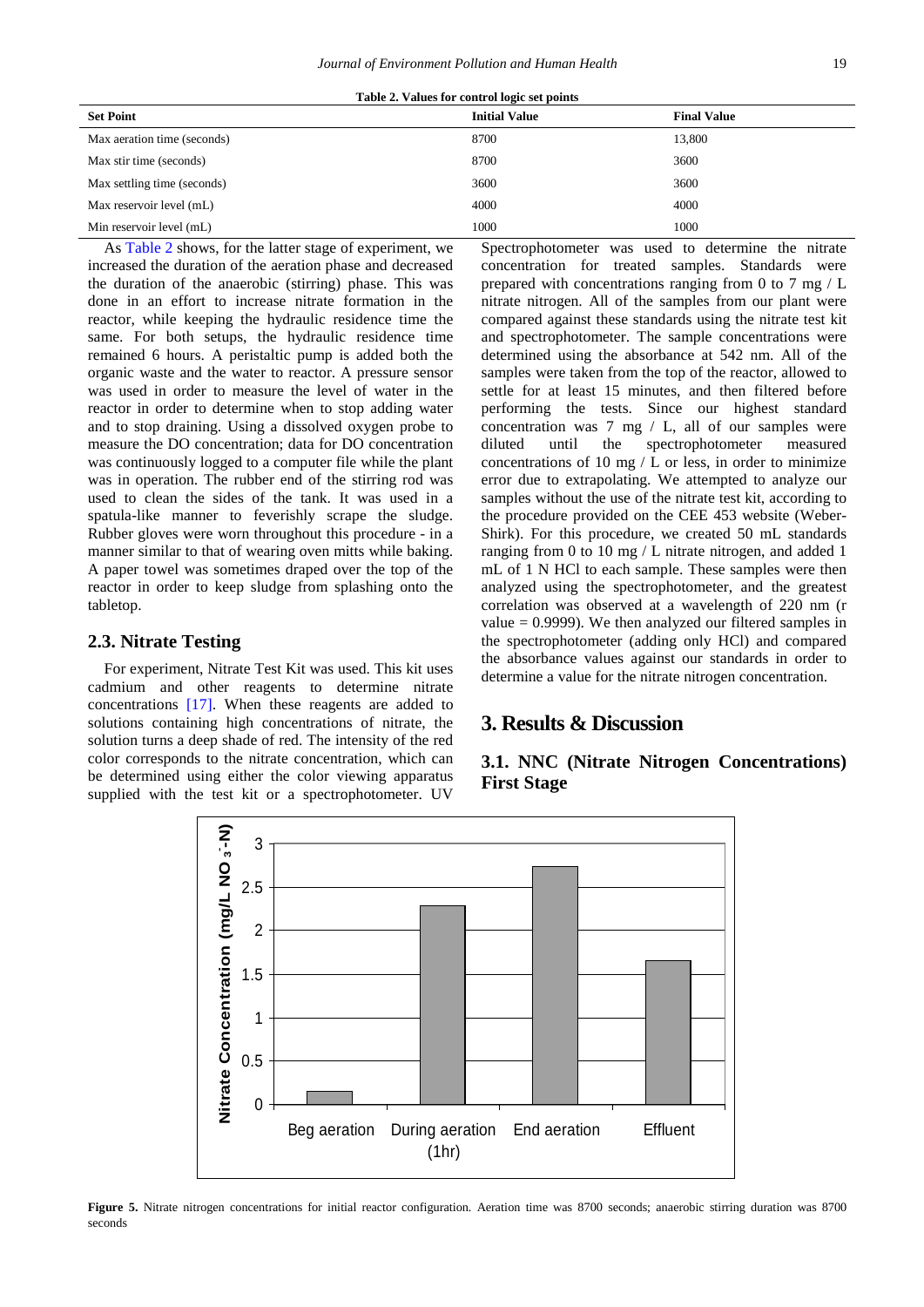To determine the nitrogen removal reactor was initially set to aerate for 8700 seconds and to stir without aerating for another 8700 seconds. After operating in this manner for over two weeks, we took samples in order to measure the nitrate concentration. The nitrate test was performed on samples taken throughout the entire process, from the addition of the synthetic waste until the effluent was drained. The resulting nitrate nitrogen concentrations (using the test kit) were minimal. Not a single sample turned red, and the spectrophotometer returned negligible (or even negative) nitrate nitrogen concentrations at a wavelength of 542 nm [\[18\].](#page-6-12) The unexpected results led us to rethink objectives. Before it could perform any sort of analysis on the effectiveness of nitrogen removal, first make our reactor conducive to the nitrificationdenitrification process. The pH of the reactor was around 8.6, which is within the optimal range for both nitrification and denitrification. The temperature of reactor was about 21°C, which is slightly lower than the optimal 25°C, but not low enough to completely inhibit nitrification [\[19\].](#page-6-13) The resulting concentrations are shown in [Figure 5.](#page-3-1)

## <span id="page-4-0"></span>**3.2. NNC (Nitrate Nitrogen Concentrations) Second Stage**

To determine the dissolved oxygen concentration. The DO concentrations had initially started out high during the aeration phase for the first few weeks that our reactor was running. But as the reactor ran longer, the air flow rate seemed to be dropping, and the DO measurements confirmed that our DO level was rarely exceeding 4 mg / L. This was probably due in part to the aeration stone becoming clogged with sludge. The low DO level to be what was inhibiting nitrification, so increased the air flow rate and closely monitored the DO levels to make sure they stayed above 5 mg / L. After the reactor ran through a few cycles aerating at high DO levels, we again tested the nitrate levels through the various stages of the cycle. The increase in DO levels seemed to stimulate the start of the nitrification process. Now nitrate formation was more in the reactor, it was focus how to make it more effective. Adding at least 40.9 mg / L nitrogen to the reactor (in our synthetic waste),  $NO_3$ <sup>-</sup>N levels of 2.75 mg / L at the end of aeration [\(Figure 4\)](#page-2-1) mean that complete nitrification was not taking place. Since the increase in DO levels during the aeration phase seemed to have helped, It was decided to run the aeration phase for a longer period of time to see what nitrate levels could be achieved. The total hydraulic residence time of our reactor the same and simply increased the total aeration time by decreasing the amount of time spent in the anaerobic stage. The resulting nitrate nitrogen concentrations are shown in [Figure 6.](#page-4-0)



Figure 6. Nitrate nitrogen concentrations for second reactor configuration. Total aeration time was 13,800 seconds; total anaerobic stirring duration was 3600 seconds

It is clear from [Figure 6](#page-4-0) that the increase in total aeration time significantly benefited the nitrification process. By the end of 13,800 seconds of aerating, we had achieved nitrate nitrogen levels of 41.8 mg / L. However, since we only allowed the reactor to stir without oxygen for 3600 seconds, there was not enough time for denitrification to occur. In fact, the measured nitrate nitrogen concentration in our effluent (after denitrification) was even higher than was measured at the end of aeration [\[20\].](#page-6-14) This is likely due to the error in determining the concentration; however, it is not encouraging since nitrate levels should be depleted during the denitrification process.

### **3.3. NNC (Nitrate Nitrogen Concentrations) Finial Stage**

To determine the current setup of reactor, it would be very difficult to achieve total nitrification and denitrification and still maintain the residence time of 6 hours. We decided to set the reactor to aerate for a very long time (18 hours), and then stir anaerobically for another 11 hours. The concentrations throughout the process and the results are shown below in [Figure 7.](#page-5-0)

From results, it was concluded that both the processes of nitrification and denitrification seem to be occurring relatively slowly, and for our sequencing batch reactor it is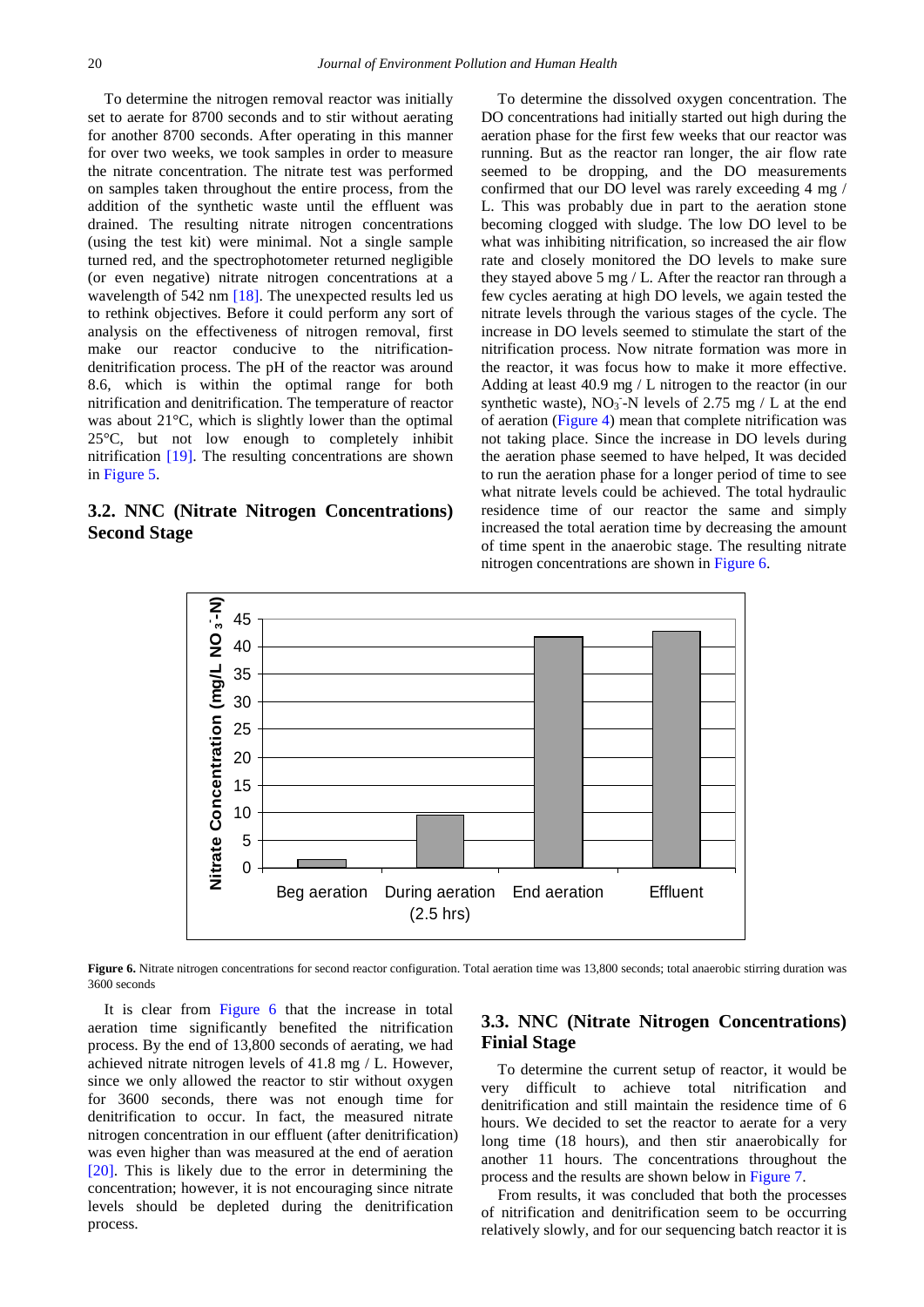difficult to achieve complete nitrogen removal with a residence time of 6 hours. It was found to be very important to keep the dissolved oxygen concentration very high (above 5 mg / L) during the aeration phase in order to achieve nitrification. It is possible that the nitrification process could be accelerated by heating the reactor contents to the optimum temperature for nitrification at  $25^{\circ}$ C [\[21\].](#page-6-15) The denitrification process might be occurring slowly because we are using the cell biomass as the

electron donor. This might explain why the process appears to have stalled after 4-hours; that is, perhaps the biomass took all the electrons it could, and caused the denitrification process to stop. Denitrification could likely be speeded up by adding some sort of additional organic electron donor (such as methanol), or perhaps by configuring the reactor to use the incoming waste as an electron donor (as we had planned to, using our modified Barnard Process) [\[22\].](#page-6-16)

<span id="page-5-0"></span>

<span id="page-5-1"></span>**Figure 7.** Nitrate nitrogen concentrations for final experiment. Total aeration time was about 18 hours; total anaerobic stirring duration was about 11 hours



Figure 8. Nitrate nitrogen concentrations for the same test fro[m Figure 6.](#page-4-0) Results given for measured concentrations using the test kit (same as [Figure 6\)](#page-4-0) and without using the test kit

#### **3.4. Comparatively Studied**

The objective of this experiment was to determine the feasibility of the alternate process of determining nitrate concentration. This method involves analyzing the absorbance at 220 nm using a spectrophotometer, without the use of a nitrate test kit. To use this method to accurately measure nitrate concentrations. It was works well for solutions containing only a nitrate compound, but unable to find a simple method by which we could